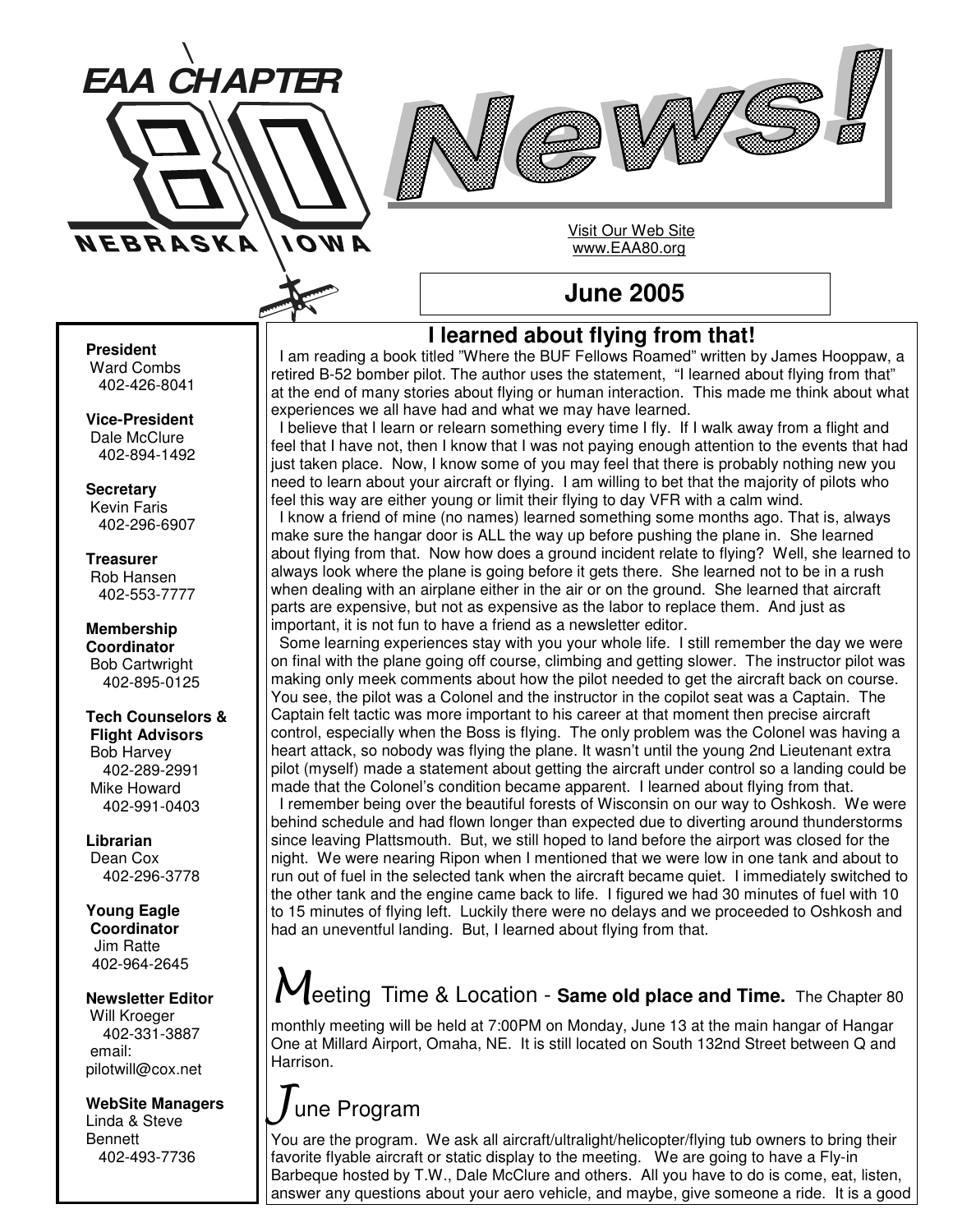time to get to know that other chapter member you have been meaning to get to know or talk to. Heck, talk to someone you don't even know. Just Imagine, all this fun and it only cost \$5. Yes, we are asking for a donation to cover the cost of this no-notice eating event. If you do not want to eat, come anyway and see some fancy (OK, mine is not fancy, but it is all I've got) aero vehicles. Or, just come to talk airplanes.

# **resident's Message**

Each nice weekend, we hear about a small plane incident someplace. What is interesting is how the press makes a big deal out of each incident. What concerns me is the message these incidents send to the general public who know nothing about airplanes and live on misinformation. Every time there is an incident, we should shudder, be concerned about the individuals involved and be concerned about our ability to continue enjoying the skies. These incidents seem to trigger the fanatics, the anti-private aircraft people who are so few, but are able to speak with such a loud voice because the press serves as their loud speaker. Good news is not what the press wants. We need to be sure we are not giving the press more ammunition with our actions. We all need to protect our ability to use and enjoy private airplanes.

Lots of flight breakfasts, good flying weather, good people and good food. It is a wonderful time of the year. FLY safe.

**Calendar of Events:** B-Breakfast/ L-Lunch 1st Sat of month Fly-in B York, NE<br>3rd Sat of month Fly-in B Crete, NE 3rd Sat of month Jun 12 Fly-in B Tekamah, NE Spencer, IA Pawnee City, NE Jun 17 Fly-in B Ankeny, IA Jun 17-19 Gathering of Luscombes Over Kansas Olathe,KS Jun 18 Fly-in Dinner Harlan, IA<br>Jun 19 Fly-in B Maquoketa Jun 19 Fly-in B Maquoketa, IA Harlan, IA Jun 25 Kansas City Vintage Fly-in Gardner, KS Fly-in B Crete, NE Jun 25-26 Aviation Extravaganza Kearney, NE Rocky Mountain EAA Regional Fly-In Denver's Front Range Airport (FTG). June 26 Fly-in Pender, NE Eagle Grove, IA July 3 Fly-in B Marion, IA<br>
July 4th Fly-in Corning, IA Fly-in Corning, IA Altantic, IA Jun 30 - Jul 4 EAA B-17 (Chapter 80) Eppley Airport July 8—18 T-6 reunion The Wahoo, NE<br>
July 15-17 Skydiving Blattsmouth, NE Plattsmouth, NE

**Our First Young Eagles Event.** There were 21 Young Eagles flown on our first event of the year even though two of the organizations scheduled did not show. Must have been the wind which was blowing good that kept them away. Anyway, thanks to all the pilots and ground crews that showed to help even those that came late due to time confusion (that would be me).

**Next Young Eagles Event.** June 25th will be our next

opportunity to give kids the experience of flight. Please call Jim Ratte, 964-2645, if you can help at Millard Airport at 0800. A flyer accompanies this email newsletter.

**The B-17 is still coming! The B-17 is still Coming!** At this time we only have 9 members signed-up to help with the B-17 mission. There will be two press flights on June 30 followed by rides on July 1-3. If any member wishes to be on the list, call me at 681-4439 or sign at the next meeting. Time is getting short on this event. TAC Air will be providing gate security, so our mission will be to protect the public from hazards such as moving aircraft and ground vehicles, and to protect the aircraft from the public. We will not be responsible for access to the Eppley ramp. The souvenir trailer will be located in the TAC Air parking lot which is not off-limits to the public. Entry to view or ride the aircraft will be via the TAC Air lobby. We would appreciate it if one or more of the members wives could work the souvenir trailer during this event as well. I will contact each of you that have signed-up as soon as I have any further information. Remember Monday's meeting is the last meeting prior to this event. Kevin Faris, B-17 Tour Stop Coordinator

**2005 Skydiving Boogie.** Have you always felt like jumping out of a perfectly good airplane or watching people do it? Well, now is your opportunity. The Lincoln Sport Parachute Club will be hosting a SkyDiving Boogie at Plattsmouth (PMV) airport July 15-17th. They will be selling Tandem skydives with part of the proceeds going to American Cancer Society. Go to www.skydivelspc.com for more info. Note: They will have two aircraft flying and anticipate a lot of jumpers in the air, so be very careful and listen to 122.7 (CTAF) and 120.1 (Omaha Approach) if flying to PMV during those days.

#### **SPANS - Safety Program Airman Notification System**.

What is it? It is the FAA's online event notification system. In the words of the FAA, "Many of you now have taken advantage of FAA sponsored events and seminars to increase your skills as airmen. The FAA has recently launched the SPANS system to provide better seminar and event information notification in a timely manner and easy access for Airmen. The SPANS system is taking the place of the current paper based snail mail system… As a registered user you can get automatic email notifications, detailed event information, important notices, and local contact information via email! Spans is 100% free and our user database is never given out to anyone." Go to http://faasafety.gov/SPANS/ to register. It is recommend that airmen also register their email address at http://registry.faa.gov/ amsvcs.asp and update their current mailing address if needed.

**For Sale**: 1966 Cessna 150 Model F. Less than 2000 hours total time on plane. Engine was topped in mid 1990's by Central Cylinder Service. Slick mags, new tires and tubes on main gear. Annual and new ELT battery in April of '05. Upgraded attitude indicator. Radios, transponder, encoder, nav/com, 2nd flip flop digital com. radio, intercom, Loran, single V.O.R, wheel pants, regular maintenance, complete logs (accurate). Total airplane in great shape. Contact Ted Drefs 1-402-614-2761

**Something Interesting to DO**. I saw this in the Apr/May issue of PIREPS. The Air Race Classic (ARC), an All Women's Cross-Country Air Race, will be stopping in Beatrice, NE. There are two young ladies from the University of NE at Kearney in the race, Bobbie Harders and Heidi Wullschleger. The racers will be at Beatrice on either the 21st or 22nd of June. To get a more precise time go to the ARC website at www.airraceclassic.org. Soooo, if you have some spare time, it might be interesting to see the some of the 43 racing teams in this event.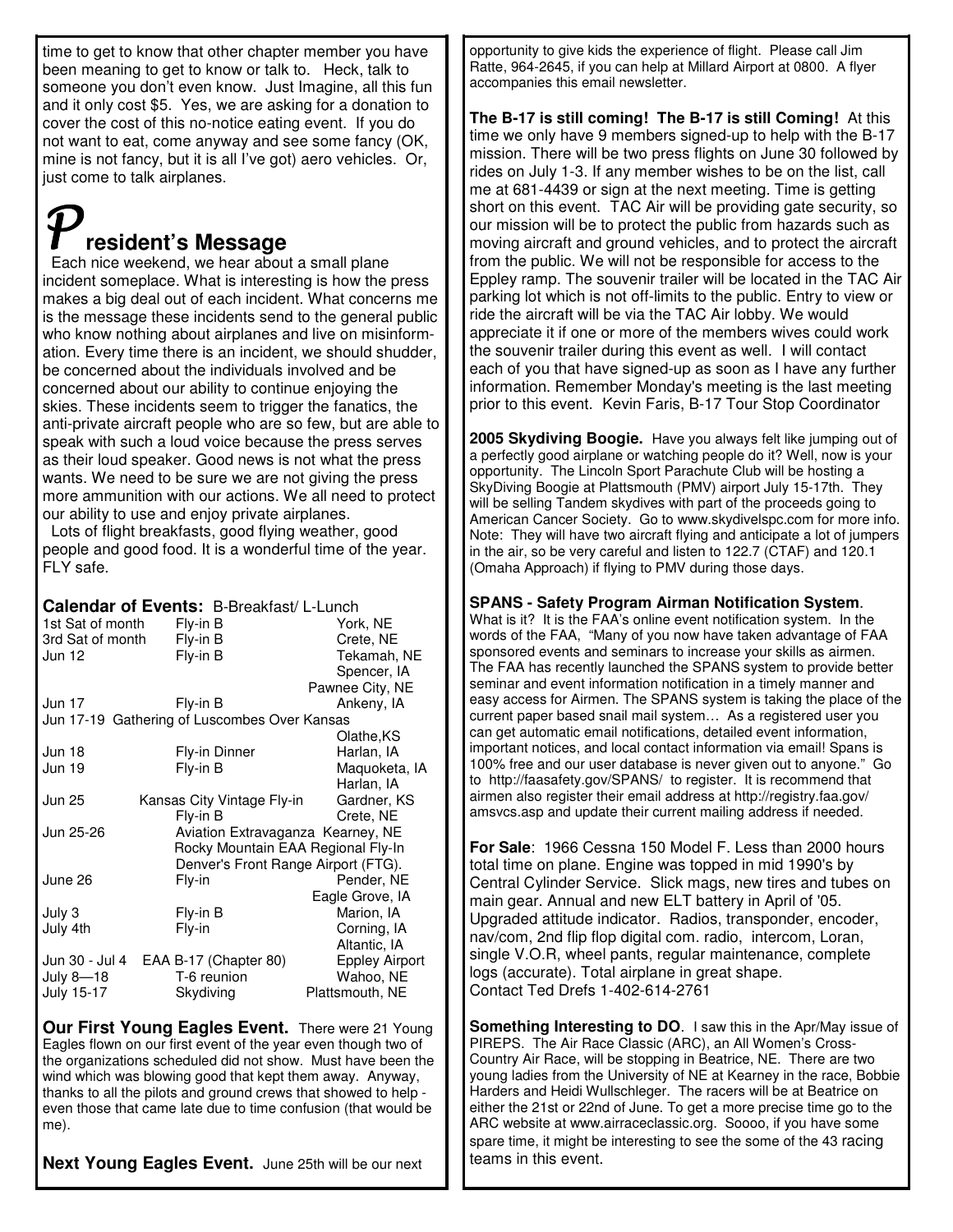### *EAA Chapter 80 May 2005 Minutes*

#### 04 May 2005

The meeting was called to order at 7:06 PM by President Ward Combs in the hangar of Hangar One at the Millard Airport. There were forty-five members and one visitor present.

A motion was made by Rob Hansen and seconded by Bob Cartwright and the March minutes were approved.

#### **Treasurers Report:**

Treasurer Rob Hansen reports we had expenses of \$92.12, income of \$214.00, and a balance of \$3249.66 **Young Eagles:**

Coordinator Jim Ratte reports our next two Young Eagles events are at Millard on May 21 at 09:00 and June 25.

#### **Builders Reports:** None

#### **Tech Counselor / Flight Advisor:** None

**Fly-out Schedule:** Mike Howard reported on the Sun and Fun fly-in that he and Doug Humble attended. Mike reports there was nothing terribly exciting there. The weather was 80 to 85 and sunny.

#### **Librarian report:** None

#### **Old Business:**

- Chapter 80 now has a pair of low-wing aircraft jacks which are to be kept at the Wahoo hangar for club member use.
- T.W. would like a member to volunteer with setting up our P.A. system on meeting nights.
- Rob Hansen reports we have room for two aircraft at Wahoo. The rent is \$60.00 per month.
- Ultralight Chapter 17 has decided against continuing the partnership in the Wahoo hangar.

#### **New Business:**

- Mike Howard reported that the tables at Wahoo are shot. After discussion, Mike made a motion, seconded by Tom Wieduwilt for Mike to purchase four new tables.
- Membership Chairman Bob Cartwright needs the address for member Hal Ellis.
- There will be a Wings Over Kansas event at Atchison on May 28.
- We received a newsletter from the Sioux Falls, S.D. Chapter.
- T.W. brought up the issues we have with the pop machine at Wahoo. After some discussion it was determined to retire it and just use the refrigerator. We have had a couple of propane grills donated to the Wahoo hangar. Mike Howard will check the applicable code to determine if we are within allowable gas storage limits.

#### **Program:**

Program Chairman Dale McClure introduced Gary Black of the Cirrus Design Corporation. Gary talked about the testing and certification of the CAPS parachute system and other details of the Cirrus design. Gary flew F14's until his retirement in 1994. There were many questions to Gary, Ken Erickson who drives the beautiful tractor-trailer display rig, and Floyd Gutowski the regional Sales manager for Cirrus. Gary reported that 265 pilots visited the display today and several Cirrus owners had flown into Millard to visit. Gary thanked Jack with Hangar One for his hospitality during the display and demo flight operations. Gary may be reached at 218-724-0577. Floyd may be reached at 763-218-5496.

The meeting adjourned to the display area at 20:25.

Respectfully submitted, Kevin Faris, Secretary

**North American Topgun,** INC is coming to Wahoo 8—18 July. Go to their website (http:/www.natg.com) for more info.

**Chapter Hangar Space for Rent:** We have one space at the Wahoo Hanger available now with another space coming open soon. This is a great opportunity to hangar your plane or project for only \$60 per month. Contact any Chapter Officer for more info.

**Aviation Safety Meetings:** Mark your calendars for:

AOPA: Topic: The Last Five Miles. August 11th in Omaha at TBD. Do not know sponsor or topic. Pilot Safety Meeting: June 28th at Red Oak, IA.

#### **EAA AirVenture NOTAM Now Available On-Line**:

For arrival and departure procedures into Oshkosh, you'll want to get a copy of the EAA AirVenture NOTAM, now available for download from the AirVenture website at: http://www.airventure.org/2005/flying/2005\_NOTAM.pdf

**HAVE YOU HEARD THIS** - EXPERIMENTAL/HOMEBUILT PILOTS REQUIRED TO HAVE CATEGORY AND CLASS RATING TO CARRY PASSENGERS. Bottom line: If you hold a private pilot SEL airplane category and class rating certificate, and fly a SEL experimental aircraft, no action is required. For more info go to: eaa.org/communications/ eaanews/050509 rating.html